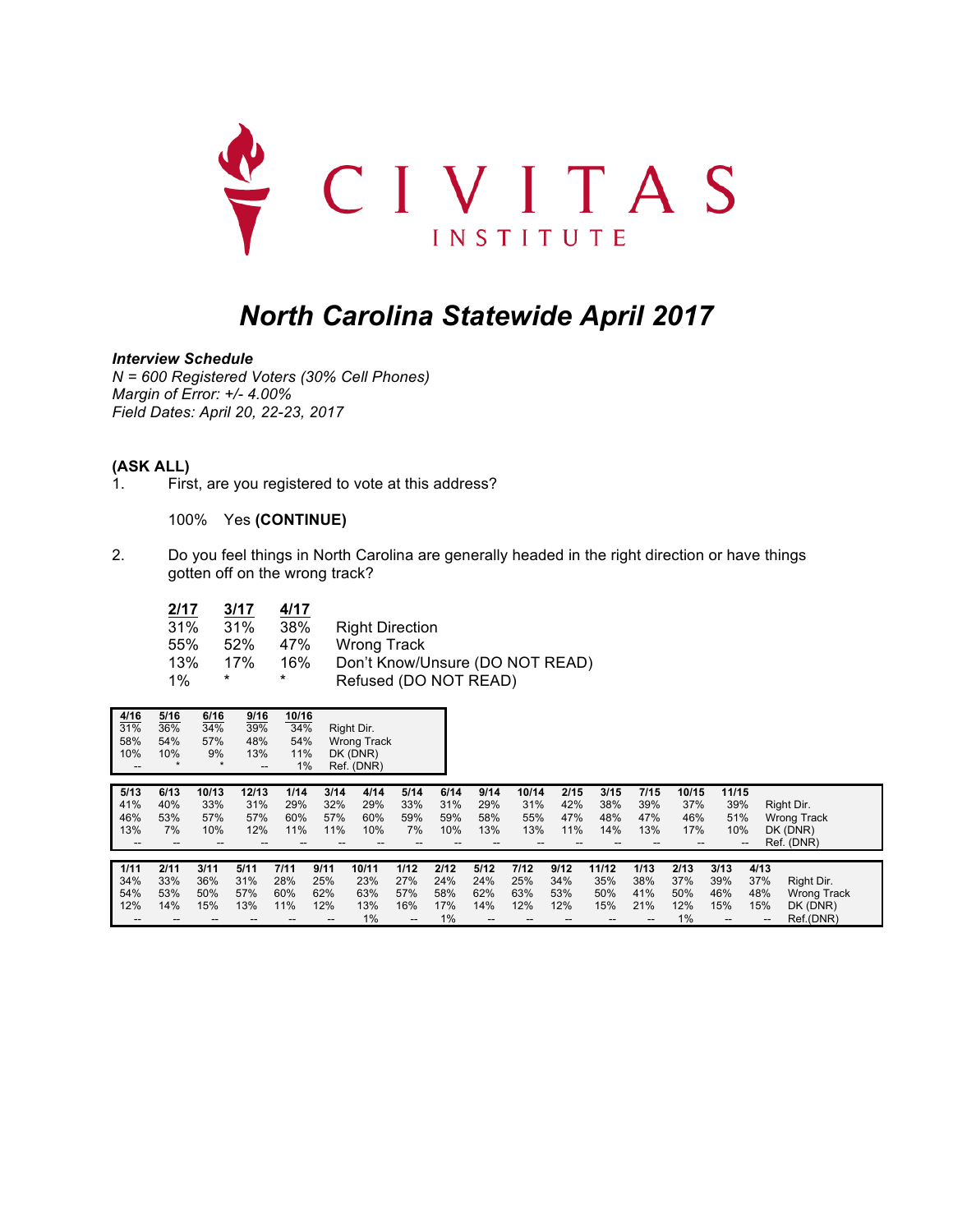3. If the 2018 election for North Carolina State Legislature were held today, would you be voting for the: (ROTATE)

| 2/17 | 3/17  | 4/17 |                                                   |
|------|-------|------|---------------------------------------------------|
| 37%  | 35%   | 34%  | Republican candidate                              |
| 42%  | 40%   | 38%  | Democratic candidate                              |
| 10%  | 10%   | 11%  | Neither/Other/Independent (DO NOT READ)           |
| 10%  | 13%   | 17%  | Don't Know/Undecided/Need More Info (DO NOT READ) |
| *    | $1\%$ | *    | Refused (DO NOT READ)                             |
|      |       |      |                                                   |

| 4/16    | 5/16    | 6/16    | 9/16 | 10/16 |               |
|---------|---------|---------|------|-------|---------------|
| 38%     | 41%     | 41%     | 41%  | 42%   | Rep candidate |
| 45%     | 41%     | 41%     | 43%  | 40%   | Dem candidate |
| 7%      | 7%      | 7%      | 6%   | 7%    | Neither (DNR) |
| 10%     | 11%     | 8%      | 10%  | 10%   | DK (DNR)      |
| $\star$ | $\star$ | $\star$ | 1%   | 1%    | Ref. (DNR)    |

| 4/13<br>38%<br>42%<br>6%<br>13%<br>1% | 5/13<br>39%<br>42%<br>6%<br>13%<br>$1\%$ | 10/13<br>37%<br>38%<br>6%<br>18%<br>$1\%$                 | 12/13<br>39%<br>42%<br>5%<br>14%<br>--                    | 1/14<br>39%<br>39%<br>4%<br>18%          | 4/14<br>41%<br>44%<br>3%<br>12%       | 5/14<br>41%<br>39%<br>4%<br>15%<br>$1\%$ | 6/14<br>42%<br>45%<br>2%<br>11%<br>-- | 9/14<br>40%<br>43%<br>2%<br>15%<br>-- | 10/14<br>42%<br>42%<br>3%<br>12%<br>2% | 2/15<br>37%<br>40%<br>7%<br>15%<br>$1\%$ | 3/15<br>37%<br>39%<br>6%<br>18%<br>$-$ | 7/15<br>34%<br>38%<br>11%<br>16%<br>--   | 10/15<br>39%<br>39%<br>8%<br>14%      | 11/15<br>36%<br>38%<br>9%<br>16%      | --                                       | Rep candidate<br>Dem candidate<br>Neither (DNR)<br>DK (DNR)<br>Ref. (DNR) |
|---------------------------------------|------------------------------------------|-----------------------------------------------------------|-----------------------------------------------------------|------------------------------------------|---------------------------------------|------------------------------------------|---------------------------------------|---------------------------------------|----------------------------------------|------------------------------------------|----------------------------------------|------------------------------------------|---------------------------------------|---------------------------------------|------------------------------------------|---------------------------------------------------------------------------|
| 1/11<br>44%<br>36%<br>6%<br>13%<br>1% | 2/11<br>39%<br>38%<br>8%<br>14%<br>$1\%$ | 3/11<br>39%<br>37%<br>7%<br>15%<br>$\qquad \qquad \cdots$ | 5/11<br>40%<br>34%<br>4%<br>22%<br>$\qquad \qquad \cdots$ | 7/11<br>40%<br>36%<br>7%<br>17%<br>$1\%$ | 9/11<br>38%<br>31%<br>6%<br>23%<br>2% | 10/11<br>36%<br>36%<br>6%<br>20%<br>2%   | 1/12<br>38%<br>36%<br>7%<br>17%<br>1% | 2/12<br>40%<br>37%<br>3%<br>17%<br>1% | 5/12<br>43%<br>41%<br>3%<br>12%<br>1%  | 7/12<br>45%<br>42%<br>2%<br>10%<br>1%    | 9/12<br>41%<br>44%<br>3%<br>11%<br>1%  | 11/12<br>46%<br>44%<br>4%<br>5%<br>$1\%$ | 1/13<br>40%<br>40%<br>6%<br>13%<br>1% | 2/13<br>37%<br>41%<br>6%<br>14%<br>1% | 3/13<br>43%<br>35%<br>7%<br>15%<br>$1\%$ | Rep candidate<br>Dem candidate<br>Neither (DNR)<br>DK (DNR)<br>Ref. (DNR) |

Now I am going to read you a list of people and organizations active in politics or in the news. After I read each name, please tell me if you have a favorable or unfavorable opinion of that person or organization. If you have never heard of them, just tell me and we'll go on to the next one...the (first/next) one is…(**RANDOMIZE)**

|       | <b>TOTAL</b><br><b>FAV</b> | <b>TOTAL</b><br><b>UNFAV</b> | <b>VERY</b><br><b>FAV</b> | <b>SMWT</b><br><b>FAV</b> | <b>SMWT</b><br><b>UNFAV</b> | <b>VERY</b><br><b>UNFAV</b> | HRD OF/<br>NO OPIN | <b>NEVER</b><br><b>HRD OF</b> |
|-------|----------------------------|------------------------------|---------------------------|---------------------------|-----------------------------|-----------------------------|--------------------|-------------------------------|
| 4.    |                            | Donald Trump                 |                           |                           |                             |                             |                    |                               |
| 4/17  | 45%                        | 48%                          | 28%                       | 17%                       | 9%                          | 39%                         | 7%                 | $\ast$                        |
| 3/17  | 49%                        | 47%                          | 29%                       | 20%                       | 7%                          | 40%                         | 3%                 | $\star$                       |
| 2/17  | 46%                        | 48%                          | 30%                       | 16%                       | 7%                          | 42%                         | 6%                 | $\star$                       |
| 6/16  | 43%                        | 53%                          | 22%                       | 20%                       | 6%                          | 47%                         | 4%                 | 1%                            |
| 4/16  | 30%                        | 65%                          | 13%                       | 18%                       | 13%                         | 52%                         | 5%                 | --                            |
| 5.    | Roy Cooper                 |                              |                           |                           |                             |                             |                    |                               |
| 4/17  | 53%                        | 27%                          | 25%                       | 28%                       | 10%                         | 17%                         | 14%                | 5%                            |
| 3/17  | 50%                        | 31%                          | 25%                       | 25%                       | 12%                         | 20%                         | 15%                | 4%                            |
| 2/17  | 51%                        | 31%                          | 27%                       | 24%                       | 11%                         | 20%                         | 15%                | 3%                            |
| 6/16  | 32%                        | 25%                          | 13%                       | 19%                       | 10%                         | 16%                         | 24%                | 19%                           |
| 5/16  | 36%                        | 23%                          | 16%                       | 20%                       | 9%                          | 14%                         | 21%                | 20%                           |
| 4/16  | 35%                        | 20%                          | 15%                       | 20%                       | 10%                         | 11%                         | 20%                | 25%                           |
| 11/15 | 30%                        | 15%                          | 14%                       | 16%                       | 8%                          | 7%                          | 24%                | 31%                           |
| 10/15 | 52%                        | 17%                          | 18%                       | 34%                       | 9%                          | 8%                          | 23%                | 8%                            |
| 7/15  | 38%                        | 17%                          | 11%                       | 27%                       | 8%                          | 9%                          | 30%                | 15%                           |

6. Josh Stein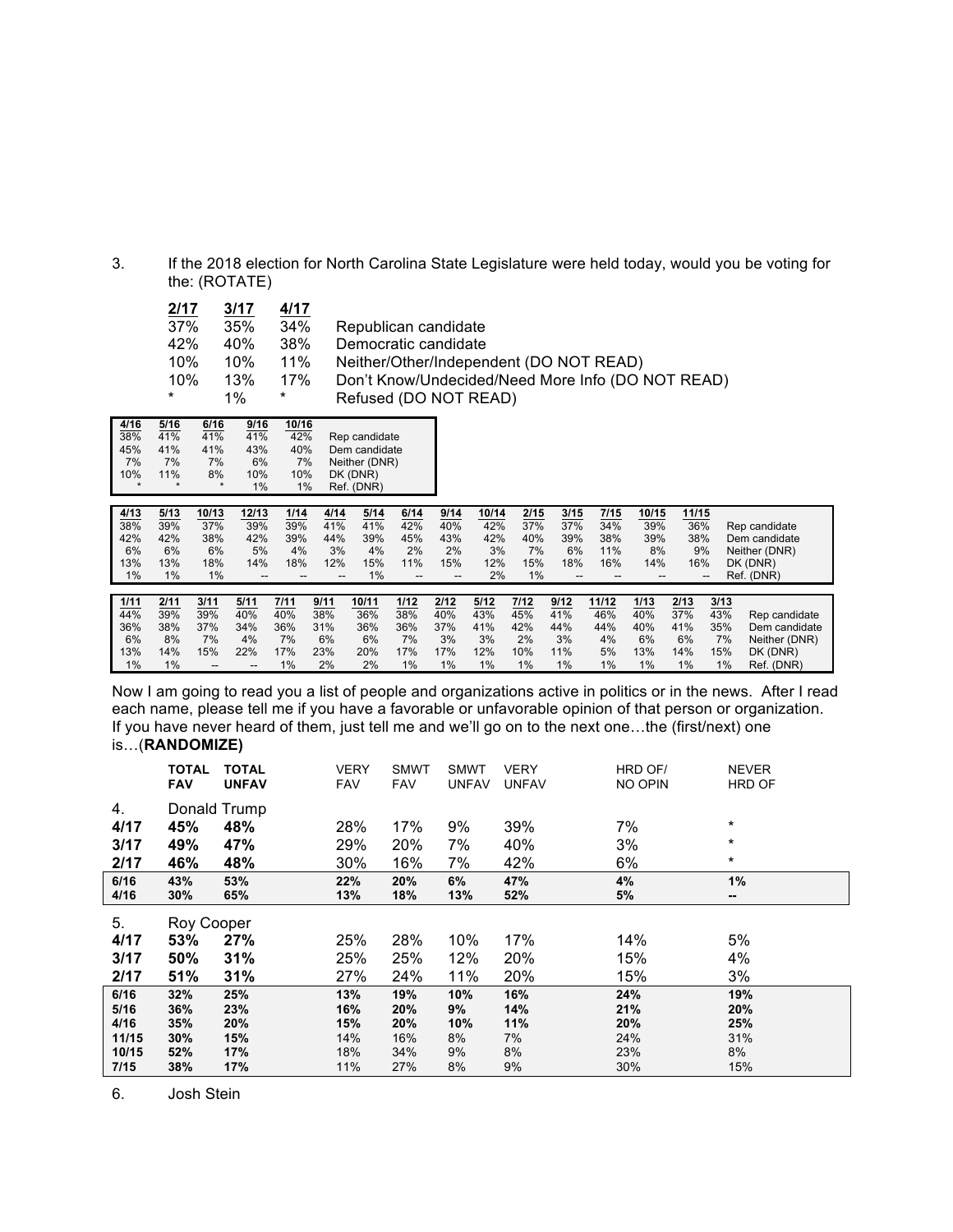|                | 17%                       | 9%                                                                                                                | 6%     | 11%                             | 3%   | 6%               | 29%                 | 45%              |
|----------------|---------------------------|-------------------------------------------------------------------------------------------------------------------|--------|---------------------------------|------|------------------|---------------------|------------------|
| 7 <sub>1</sub> | Dan Forest<br>23%         | 12%                                                                                                               | 9%     | 15%                             | 5%   | 7%               | 28%                 | 37%              |
| 8.             | <b>Phil Berger</b><br>13% | 19%                                                                                                               | 4%     | 9%                              | 7%   | 12%              | 27%                 | 40%              |
| 9.             | 26%                       | US Secretary of Education Betsy DeVos<br>38%<br>Now, please tell me whether you approve or disapprove of (ROTATE) | 11%    | 15%                             | 9%   | 29%              | 22%                 | 15%              |
|                | Total                     | <b>Total</b><br><b>Approve Disapprove</b>                                                                         | Strong | Smwt<br>Approve Approve Disapp. | Smwt | Strong<br>Disapp | Don't<br>Know (DNR) | Refused<br>(DNR) |
| 10.            |                           | the job that Donald Trump is doing as President?                                                                  |        |                                 |      |                  |                     |                  |
| 4/17           | 48%                       | 46%                                                                                                               | 28%    | 20%                             | 9%   | 37%              | 6%                  |                  |
| 3/17           | 49%                       | 46%                                                                                                               | 29%    | 20%                             | 6%   | 40%              | 5%                  |                  |
| 2/17           | 46%                       | 46%                                                                                                               | 29%    | 16%                             | 8%   | 39%              | 8%                  |                  |
| 11.            |                           | the job that Roy Cooper is doing as Governor?                                                                     |        |                                 |      |                  |                     |                  |
| 4/17           | 59%                       | 24%                                                                                                               | 25%    | 34%                             | 11%  | 13%              | 17%                 |                  |
| 3/17           | 50%                       | 27%                                                                                                               | 23%    | 27%                             | 12%  | 16%              | 22%                 |                  |
| 2/17           | $50\%$                    | 26%                                                                                                               | 22%    | 28%                             | 11%  | 15%              | 25%                 |                  |
|                |                           |                                                                                                                   |        |                                 |      |                  |                     |                  |

#### **(IF q10:3-6 ASK) (n=310)**

12. Do you agree or disagree with the following statement: "Even though I may not approve of the job that Donald Trump is doing as President, I do like some of the actions he is taking?"

| 3/17<br>23%<br><b>71%</b> | 4/17<br><b>28%</b><br>70% | <b>Total Agree</b><br><b>Total Disagree</b>                                             |
|---------------------------|---------------------------|-----------------------------------------------------------------------------------------|
| 9%<br>14%<br>10%          | 6%<br>22%<br>12%          | <b>Strongly Agree</b><br>Somewhat Agree<br>Somewhat Disagree                            |
| 61%<br>6%                 | 58%<br>$2\%$              | <b>Strongly Disagree</b><br>Undecided/Don't Know (DO NOT READ)<br>Refused (DO NOT READ) |

#### **(ASK ALL)**

13. If President Trump and his administration could only accomplish ONE task during his presidency, what would you most want it to be ?

20% Healthcare reform/ Fix/ Get rid of ObamaCare/ Affordable Healthcare/ Universal Healthcare<br>12% Tax Reform/ Lower Taxes

- Tax Reform/ Lower Taxes
- 10% Keeping our county safe/ Avoid War/ Defeat ISIS<br>9% Jobs/ Bring jobs to America/ Create jobs
- 9% Jobs/ Bring jobs to America/ Create jobs<br>7% Immigration/ Reform Immigration/ Build the
- 7% Immigration/ Reform Immigration/ Build the wall
- 6% Impeachment/ Resign<br>3% Budget/ Balanced Bud
- 3% Budget/ Balanced Budget/ Stop wasteful spending
- 3% Make America Great Again/ Make our nation great again
- 3% Be honest/ Do the right thing/ Follow through with promises 3% Economy/ Get economy straightened out
- 3% Economy/ Get economy straightened out<br>3% Help people/ Help the middle class
- 3% Help people/ Help the middle class<br>3% Education/ Improve education
- 3% Education/ Improve education<br>3% Help the elderly/ Social Securing
- Help the elderly/ Social Security for elderly/ Medicaid for elderly
- 3% Bring the country together/ Get Congress to work together
- 2% Eliminate programs/ Get people off welfare
- 2% Drain the swamp/ Clean out Washington/ Enact term limits
- 1% Build the military/ Strengthen the military<br>1% Environment/ Focus on environmental pre
- Environment/ Focus on environmental protection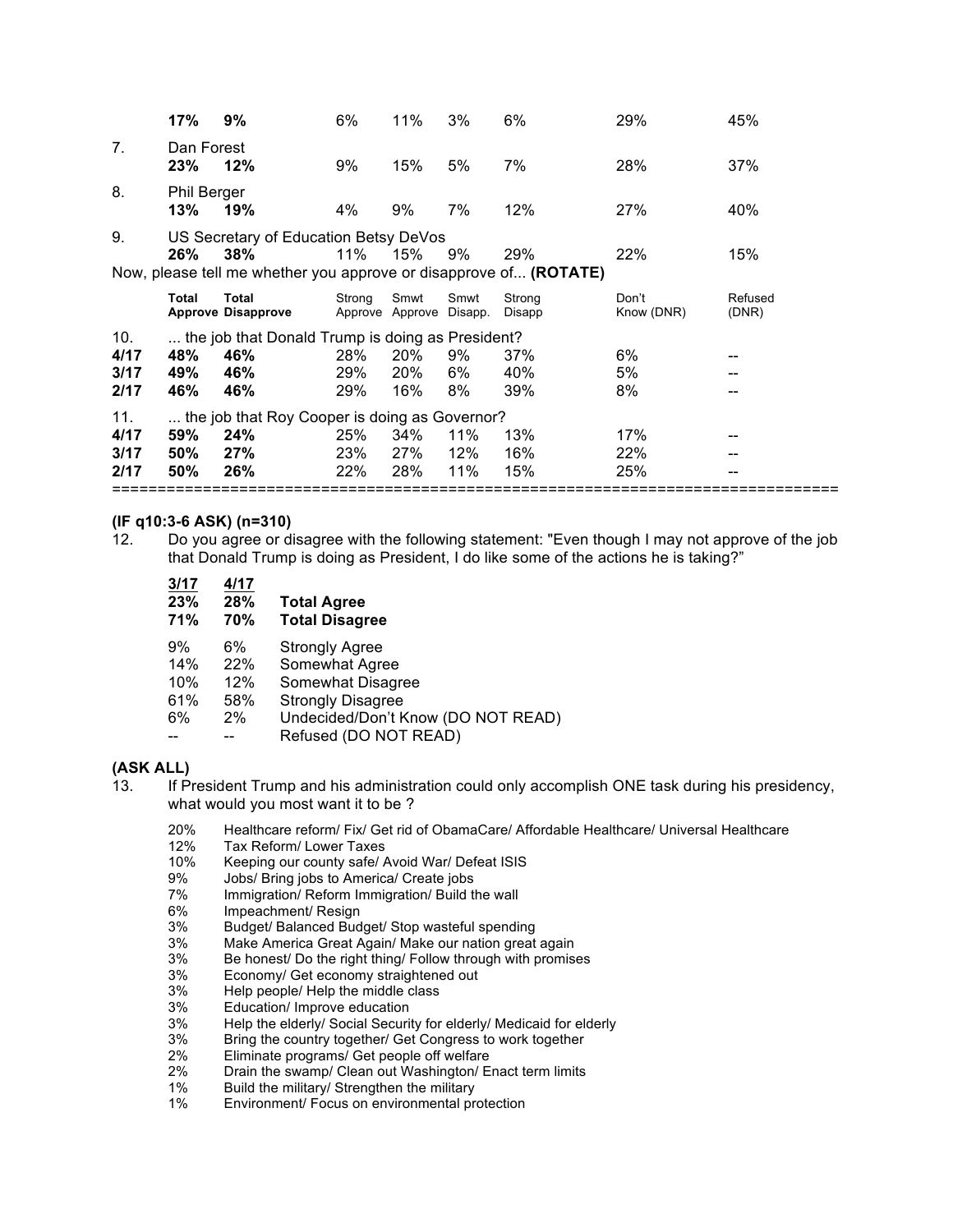- 1% Infrastructure/ Improvement to infrastructure<br>1% Supreme court/ Supreme Court Justice
- Supreme court/ Supreme Court Justice
- Act like a President/ Stop acting like a child
- 3% Other
- 2% None/Nothing
- 5% Don't Know
- 2% Refused

14. How would you best describe current economic conditions in the United States?

- 3% Excellent
- 32% Good
- 45% Fair
- 19% Poor
- 1% Don't Know/ Unsure (DO NOT READ)
- Refused (DO NOT READ)
- 15. Do you think economic conditions in the country are...
	- 35% Getting Better
	- **Getting Worse**
	- 39% Staying the same
	- 4% Unsure/ Don't Know (DO NOT READ)
	- Refused (DO NOT READ)

*Thinking about House Bill 2 for a moment...*

16. Do you support or oppose the recent legislation made by the North Carolina legislature that repealed House Bill 2?

#### **53% Total Support**

#### **28% Total Oppose**

- 32% Strongly Support
- 20% Somewhat Support
- 8% Somewhat Oppose
- 20% Strongly Oppose
- 19% Don't Know/ Need More Information (DO NOT READ)
- 1% Refused (DO NOT READ)
- 17. Still thinking about that issue... In your own words, what are your thoughts on this legislation that repealed House Bill 2? (OPEN ENDED)
	- 18% Agree/ Good idea to repeal (General)<br>14% Non-Issue/ Shouldn't have been an iss
	- 14% Non-Issue/ Shouldn't have been an issue to begin with/ Shouldn't have passed the first time<br>13% Should have separate bathrooms/ Men should not be allowed in women's bathroom
	- Should have separate bathrooms/ Men should not be allowed in women's bathroom
	- 11% Didn't go far enough/ Should have been a full repeal
	- 10% Disagree/ Shouldn't have been repealed (General)
	- 7% Don't know enough/ Need more information
	- 6% Costing the state money/ State was losing money
	- 4% LGBT community has rights/ Doesn't protect the rights of the LGBT community
	- 3% Neutral/ Good and bad points (General)<br>3% Government shouldn't be involved with lea
	- 3% Government shouldn't be involved with local issues
	- 2% NCAA told them what to do/ Was blackmailed by the NCAA 3% Other
	- 3% Other
	- None/Nothing
	- 6% Don't know
	- 5% Refused
- 18. In your opinion, will the repeal of House Bill 2 improve North Carolina's Economy?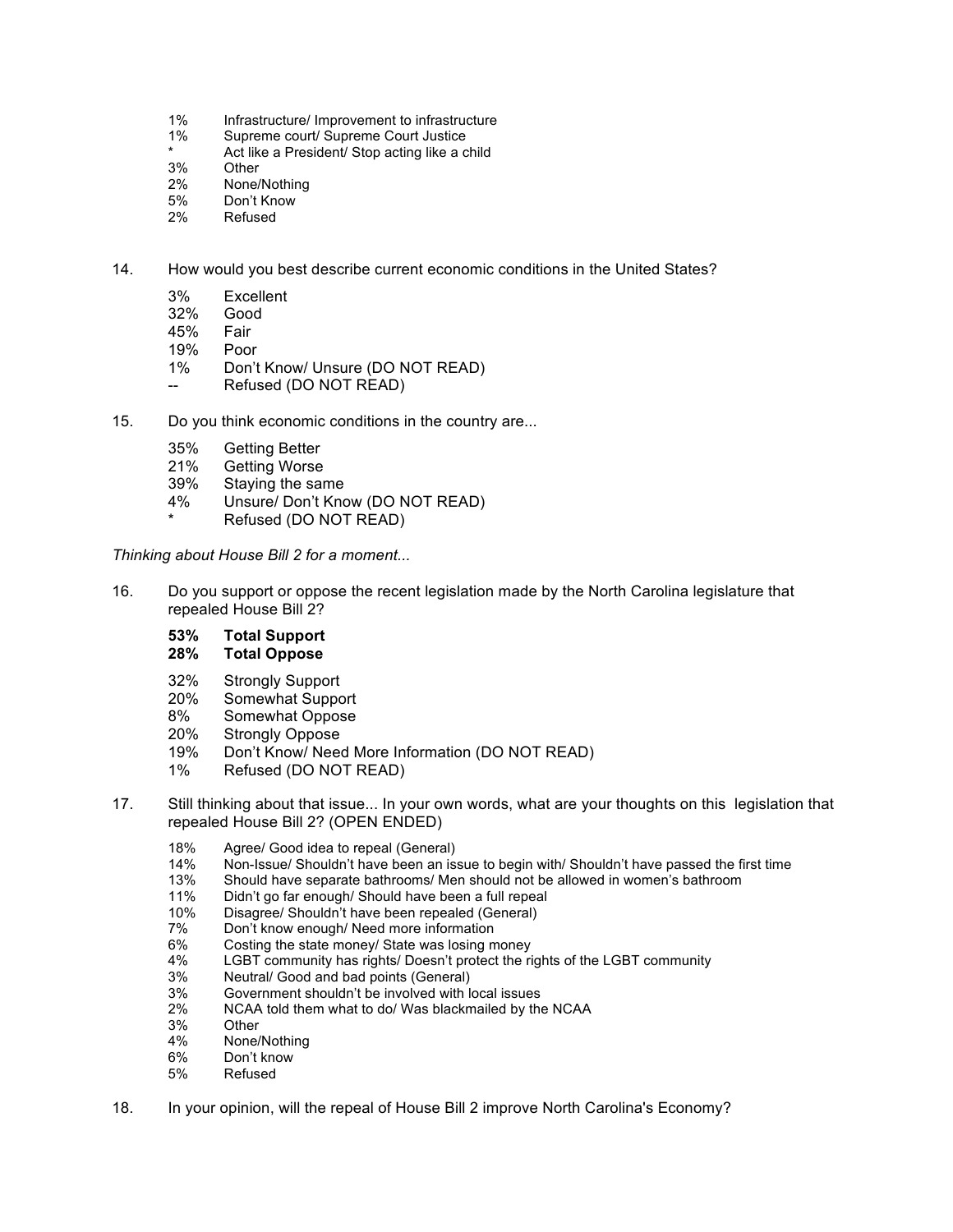| 61% | <b>Total Yes</b> |  |
|-----|------------------|--|
|-----|------------------|--|

- 35% Yes, Strongly
- 26% Yes, Somewhat
- 24% No
- 15% Don't Know/ Unsure (DO NOT READ)
- Refused (DO NOT READ)
- 19. Thinking about the recent repeal of House Bill 2, which of the following opinions comes closer to your own... (ROTATE)
	- 38% (Some/Other) people say that Governor Roy Cooper and the state legislature were strong-armed into repealing House Bill 2 by groups like the NCAA, the ACC and others who boycotted the state over their dislike of the law.
	- 34% (Other/Some) people say that Governor Roy Cooper and the state legislature repealed House Bill 2 because they felt the bill was a mistake.
	- 10% Both (DO NOT READ)
	- 5% Neither/Other (DO NOT READ)<br>12% Don't Know (DO NOT READ)
	- Don't Know (DO NOT READ)
	- Refused (DO NOT READ)
- 20. Does the fact that Roy Cooper signed the repeal of House Bill 2 make you more or less likely to support him?
	- **40% Total More Likely**

## **26% Total Less Likely**

- 26% Much More Likely
- 14% Somewhat More Likely
- 8% Somewhat Less Likely
- 18% Much Less Likely<br>27% No Impact/ No Dif
- No Impact/ No Difference (DO NOT READ)
- 7% Don't Know/ Refused (DO NOT READ)

*Turning to education in North Carolina…*

- 21. How much have you recently seen, read, or heard about a new program in some states called Education Saving Accounts, also known as ESAs... Would you say...
	- 4% A great deal
	- 12% A fair amount
	- 28% Not too much
	- 49% Nothing at all
	- 7% Unsure/ Don't Know (DO NOT READ)
	- Refused (DO NOT READ)
- 22. Education Savings Accounts or ESAs, involve the state placing government funds equal to a percentage of per pupil funding into an account for eligible families, and allows parents to use these funds to pay for their child's education expenses, including; tuition, tutoring testing, fees and books. Would you say you would support or oppose an Education Savings Account program?

## **57% Total Support**

## **25% Total Oppose**

- 35% Strongly Support
- 22% Somewhat Support<br>8% Somewhat Oppose
- Somewhat Oppose
- 17% Strongly Oppose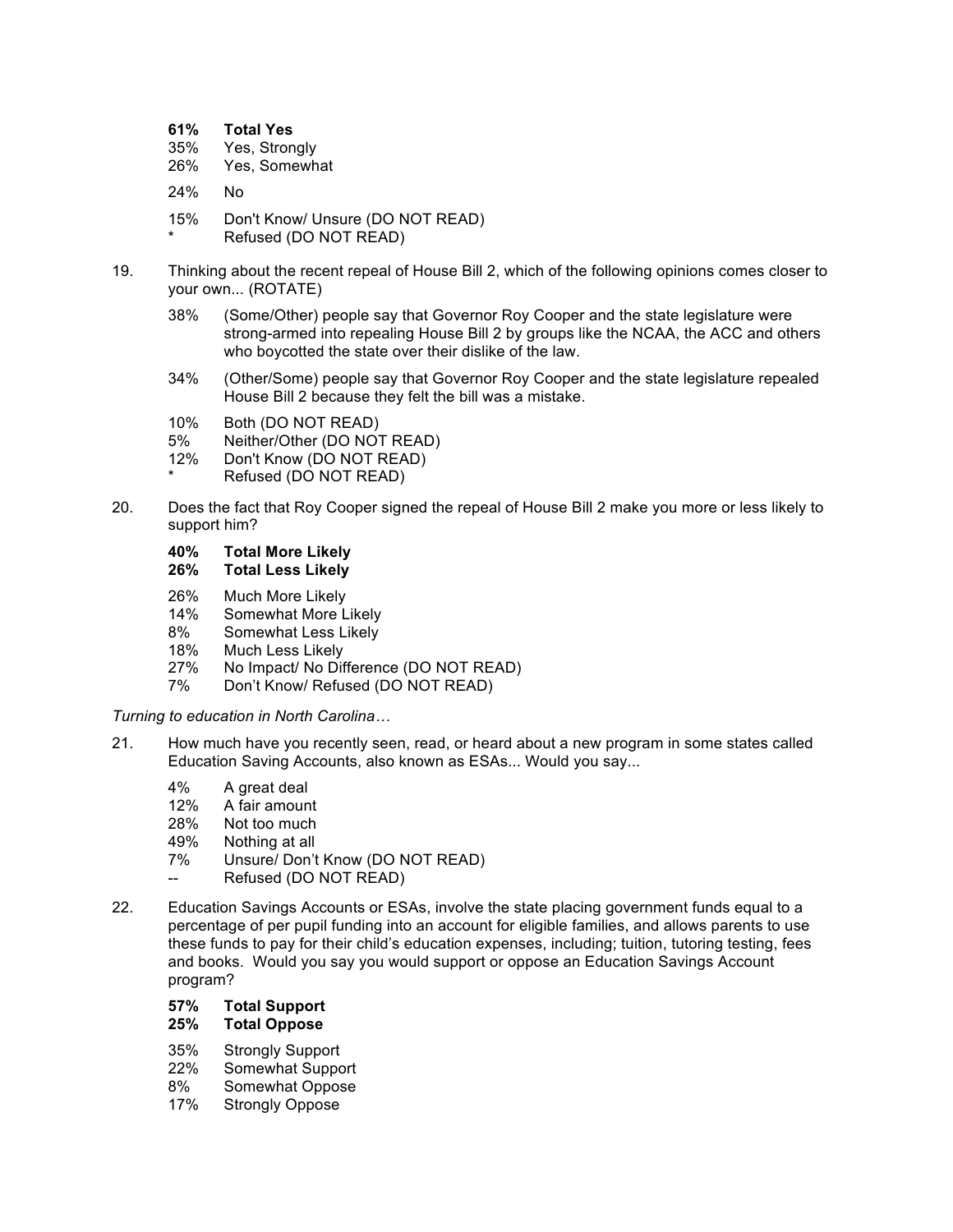- 17% Don't Know/ Need More Information (DO NOT READ)
- Refused (DO NOT READ)
- 23. If approved by the North Carolina State legislature, in your opinion, who should be eligible to receive ESA benefits?
	- 38% All students
	- 8% Students below the poverty level
	- 7% Students in high need populations such as special needs or at risk students
	- 3% Students attending failing schools
	- 32% A combination of the previous three choices (READ LAST)
	- 11% Don't Know/ None of the Above/ Other (DO NOT READ)
	- 2% Refused (DO NOT READ)
- 24. Charter schools are public schools that are governed not by a school board but an independent board and have additional flexibility. Currently, charter schools receive no state money to help with facility costs. Would you support or oppose the state providing money to charter schools to help with facility costs?

## **51% Total Support**

#### **37% Total Oppose**

- 27% Strongly Support
- 24% Somewhat Support
- 11% Somewhat Oppose
- 26% Strongly Oppose
- 12% Don't Know/ Need More Information (DO NOT READ)
- Refused (DO NOT READ)
- 25. In fall 2017, a requirement of the 2016 state budget requiring smaller class sizes takes effect in North Carolina Public Schools. Proponents say the new law will lead to smaller classes and better instruction. Critics say it will force districts to hire more teachers and cutback on non-classroom staff. Some legislators are working to change the law. With that in mind, do you support or oppose the class size law?

#### **64% Total Support**

#### **21% Total Oppose**

- 39% Strongly Support
- 25% Somewhat Support
- 8% Somewhat Oppose
- 13% Strongly Oppose
- 15% Don't Know/ Need More Information (DO NOT READ)
	- Refused (DO NOT READ)
- 26. In your opinion which is a higher priority for schools: (ROTATE)
	- 40% Smaller class sizes in grades K through 3.
- ...or...
- 19% Budget flexibility for school districts to hire non-classroom teachers.<br>30% Both are an equal priority (DO NOT READ)
- Both are an equal priority (DO NOT READ)
- 10% Don't Know (DO NOT READ)
- 2% Refused (DO NOT READ)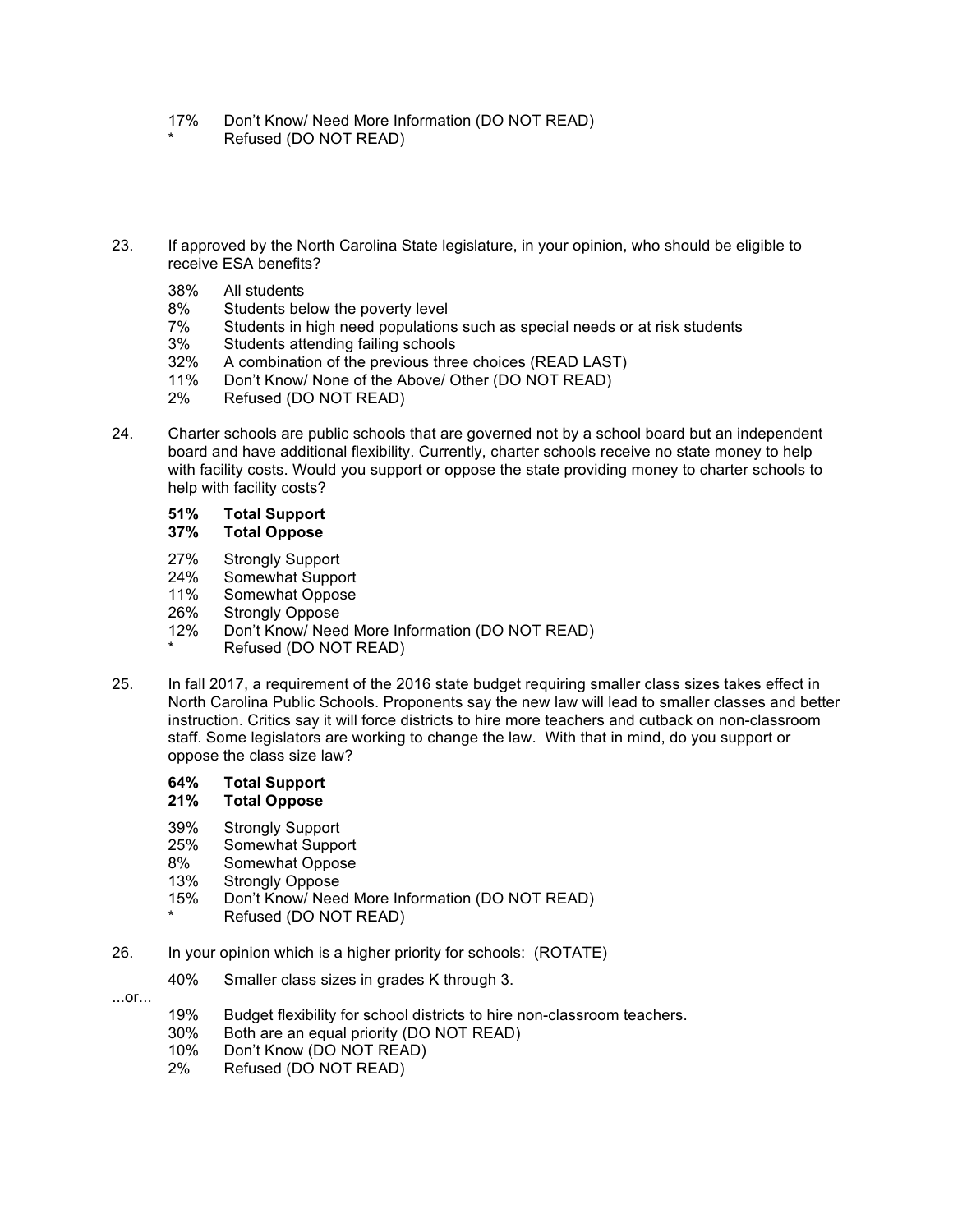*Moving on to some other topics now…*

- 27. Currently there is a bill in the legislature that would lower the state's individual income tax rate from 5.499 percent to 5.35 percent. It would also cut taxes in other ways, such as increasing the standard deduction from \$17,500 to \$20,000 for married couples filing jointly, and \$8,750 to \$10,000 for single filers. Would you support or oppose this bill to cut state income taxes?
	- **65% Total Support**

## **23% Total Oppose**

- 45% Strongly Support
- 20% Somewhat Support<br>14% Somewhat Oppose
- Somewhat Oppose
- 9% Strongly Oppose
- 12% Don't Know/ Need More Information (DO NOT READ)
- Refused (DO NOT READ)
- 28. And thinking about government for a moment, which of the following types of government do you prefer... (ROTATE)
	- 67% A smaller government with fewer services, but lower waste and taxes
	- 19% A larger government with more services, but with higher taxes and likelihood for waste
	- 12% Don't Know (DO NOT READ)
	- 2% Refused (DO NOT READ)
- 29. Now I am going to read you two opinions on what should happen to the Affordable Care Act, also called "ObamaCare," and I would like you to tell me which most closely reflects your position on what should happen with it. Even if neither opinion is exactly what you want, please tell me which one you MOST agree with... (ROTATE)
	- 35% The entire law should be repealed.
	- 22% The entire law should stay exactly as is.
	- 36% Keep some/ Keep the good/ Get rid of the some/ Change only bad parts *(VOLUNTEERED)*
	- 2% Other/ Something else (DO NOT READ)
	- 4% Unsure/ Need more info/ Don't Know (DO NOT READ)
	- 1% Refused (DO NOT READ)
- 30. How likely is it that officials in the Obama administration used U.S. Intelligence Operations to keep the Donald Trump campaign under surveillance... Would you say... (ROTATE TOP-TO-BOTTOM, BOTTOM-TO-TOP)
	- **45% Total Likely**

## **46% Total Not Likely**

- 26% Very likely
- 19% Somewhat Likely
- 11% Not too likely
- 36% Not at all likely
- 8% Not sure/need more information (DO NOT READ)
- Refused (DO NOT READ)
- 31. How much of an issue would you consider "Fake News" to be. Would you say...
	- **72% Total Important**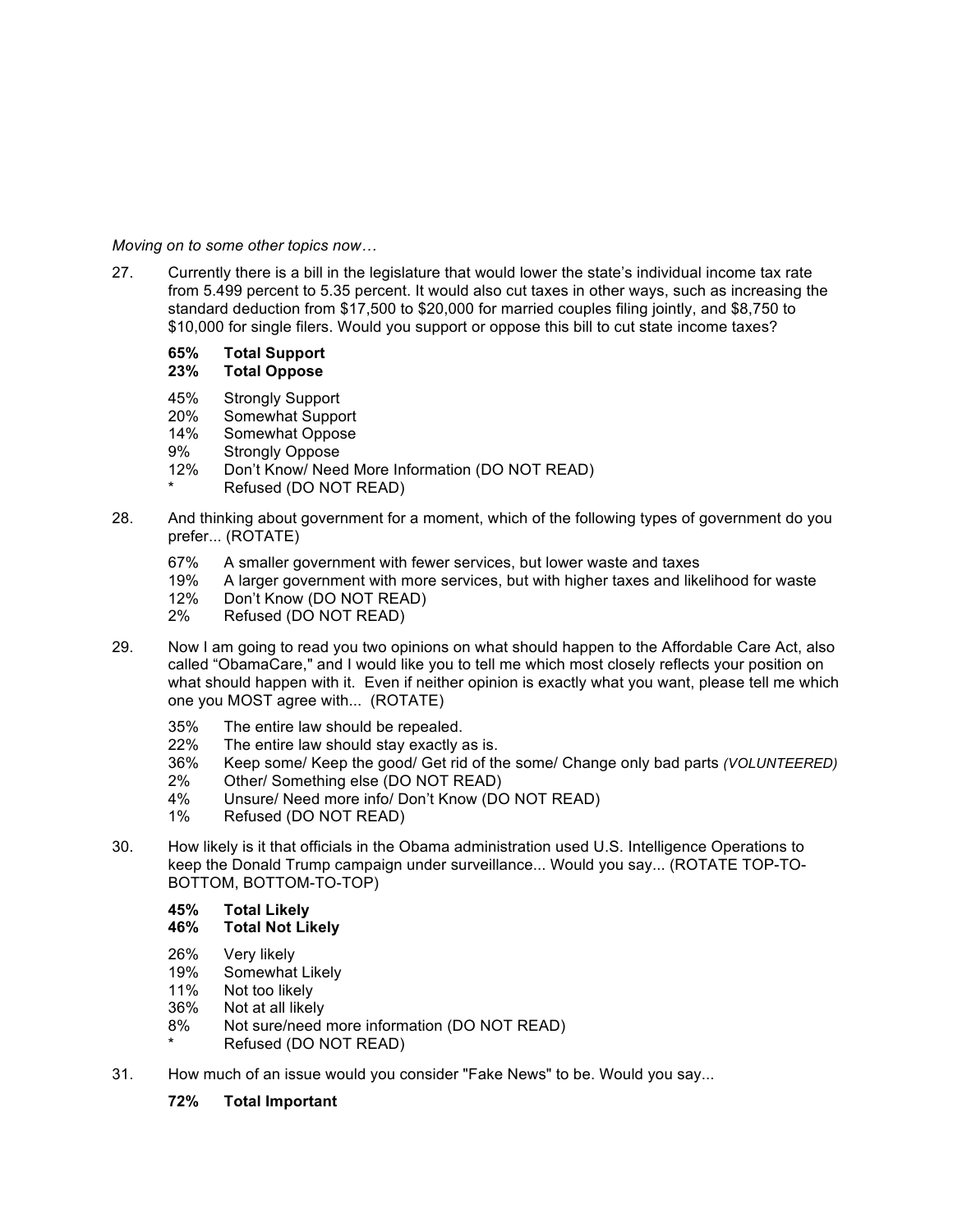#### **23% Total Not Important**

- 45% A very important issue
- 27% A somewhat important issue<br>6% Not a very important issue
- 6% Not a very important issue<br>16% Not an issue at all
- Not an issue at all
- 5% Don't Know/ Unsure/ Haven't seen tweets (DO NOT READ)<br>1% Refused (DO NOT READ)
- Refused (DO NOT READ)

*Now I just have a few questions for statistical purposes, and then we'll be finished….*

32. First, in what year were you born?

| 2/17  | 3/17 | 4/17 |         |
|-------|------|------|---------|
| $1\%$ | 2%   | 3%   | 18-25   |
| 10%   | 10%  | 17%  | 26-40   |
| 28%   | 28%  | 29%  | 41-55   |
| 21%   | 23%  | 21%  | 56-65   |
| 33%   | 35%  | 28%  | 66+     |
| 7%    | 2%   | 2%   | Refused |

33. In terms of political party, do you identify more with (ROTATE) the Republican Party, the Democratic Party or something else?

| 2/17<br>38%<br>41% | 3/17<br>41%<br>34% | 4/17<br>37%<br>38% | <b>Total Republican</b><br><b>Total Democrat</b> |
|--------------------|--------------------|--------------------|--------------------------------------------------|
| 28%                | 26%                | 26%                | <b>Strong Republican</b>                         |
| 10%                | 15%                | 11%                | Not So Strong Republican                         |
| 9%                 | 8%                 | 9%                 | Not So Strong Democrat                           |
| 31%                | 25%                | 29%                | <b>Strong Democrat</b>                           |
| 20%                | 23%                | 25%                | Independent/Unaffiliated/Other                   |
| $1\%$              | 2%                 | $1\%$              | Don't Know/Refused (DO NOT READ)                 |

34. Would you say you are a liberal or conservative in your political beliefs?

| 2/17<br>21%<br>31%<br>45% | 3/17<br>21%<br>29%<br>47% | 4/17<br>27%<br>24%<br>46% | <b>Total Liberal</b><br><b>Total Moderate</b><br><b>Total Conservative</b> |
|---------------------------|---------------------------|---------------------------|----------------------------------------------------------------------------|
| 11%                       | 11%                       | 14%                       | Very Liberal                                                               |
| 10%                       | 11%                       | 14%                       | Somewhat Liberal                                                           |
| 18%                       | 23%                       | 23%                       | Somewhat Conservative                                                      |
| 27%                       | 24%                       | 23%                       | Very Conservative                                                          |
| $2\%$                     | $3\%$                     | 2%                        | Don't Know (DO NOT READ)                                                   |
| $1\%$                     | $1\%$                     | $^\star$                  | Refused (DO NOT READ)                                                      |
|                           |                           |                           |                                                                            |

35. Which of the following phrases best describes your current employment status: (RANDOMIZE)

| 2/17 | 3/17  | 4/17  |                                                                       |
|------|-------|-------|-----------------------------------------------------------------------|
| 4%   | $4\%$ | 7%    | Own/ part own business which employs people other than family members |
| 8%   | 10%   | 8%    | Are Self Employed                                                     |
| 25%  | 23%   | 28%   | Work for a Private Company                                            |
| 7%   | 9%    | 13%   | <b>Work for Government</b>                                            |
| 4%   | $4\%$ | 5%    | Are a Spouse (Homemaker)                                              |
| 42%  | 41%   | 33%   | Are Retired                                                           |
| 7%   | $4\%$ | 5%    | Are Unemployed                                                        |
| 3%   | 5%    | $2\%$ | Don't Know/Refused (DO NOT READ)                                      |
|      |       |       |                                                                       |

36. Which of the following best describes how your health insurance coverage… (RANDOMIZE)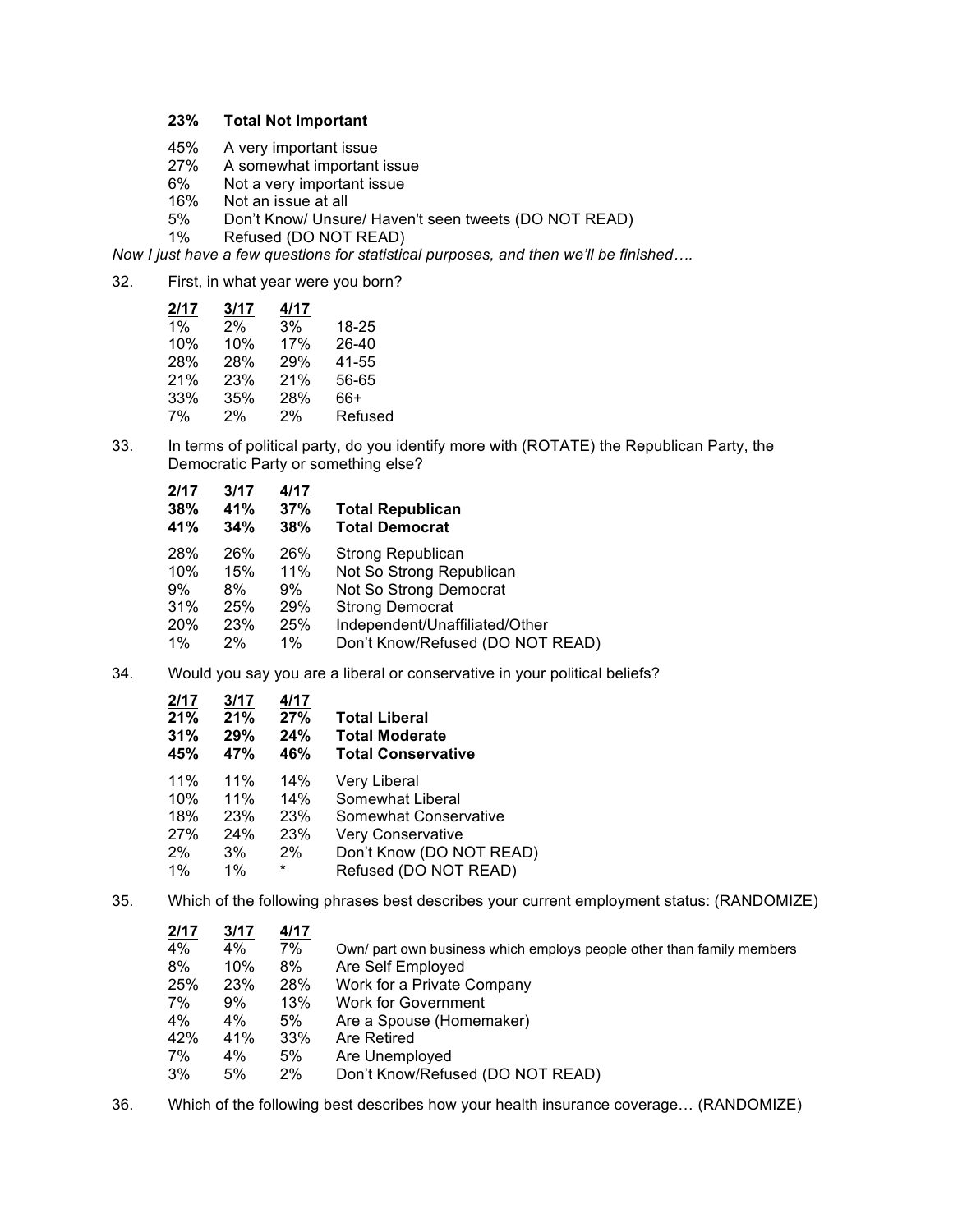- 27% Medicare
- Medicaid
- 9% I have insurance through the Health Insurance Marketplace/ ObamaCare<br>46% My insurance is provided by my emplover
- My insurance is provided by my employer
- 4% I do not have health insurance
- 9% Other (DO NOT READ)<br>2% Unsure/ Refused (DO N
- Unsure/ Refused (DO NOT READ)
- 37. Now I am going to read you a list of Social Media platforms, please tell me which of the following you use regularly… (RANDOMIZE) (ACCEPT MULTIPLE ANSWERS)
	- 57% Facebook
	- 15% Twitter<br>11% Instagra
	- **Instagram**
	- 9% Pinterest<br>24% Google +
	- 24% Google +<br>13% Linked-In
	- Linked-In
	- 6% Snapchat
	- 5% Whatsapp
	- **Tumblr**
	- 2% Reddit
	- 2% Traditional News (VOLUNTEERED)<br>2% Other (Specify) (DO NOT READ)
	- Other (Specify) (DO NOT READ)
	- 5% None/ Don't Use Social Media (VOLUNTEERED)
	- 25% Refused (DO NOT READ)
- 38. What is the highest level of schooling you completed?

| 2/17  | 3/17    | 4/17  |                                  |
|-------|---------|-------|----------------------------------|
| 3%    | $1\%$   | 3%    | Less than High School graduate   |
| 26%   | 25%     | 24%   | High school graduate             |
| 28%   | 28%     | 28%   | 2 year College/ Technical school |
| 29%   | 27%     | 30%   | 4 year College graduate          |
| 14%   | 16%     | 14%   | Post-graduate                    |
|       | $\star$ | *     | Not sure (DO NOT READ)           |
| $1\%$ | $1\%$   | $1\%$ | Refused (DO NOT READ)            |
|       |         |       |                                  |

39. Which category best describes your race or ethnicity? (RANDOMIZE)

| White or Caucasian        |
|---------------------------|
| African-American or Black |
| Hispanic or Latino        |
|                           |
| Asian or Pacific Islander |
|                           |
| Refused (DO NOT READ)     |
|                           |

40. Gender (By observation)

48% Men 52% Women

#### 41. Geographic Area (From Sample)

| 2/17       | 3/17 | 4/17 |                       |
|------------|------|------|-----------------------|
| <b>20%</b> | 22%  | 22%  | Charlotte             |
| 14%        | 12%  | 13%  | Western               |
| 19%        | 19%  | 19%  | <b>Piedmont Triad</b> |